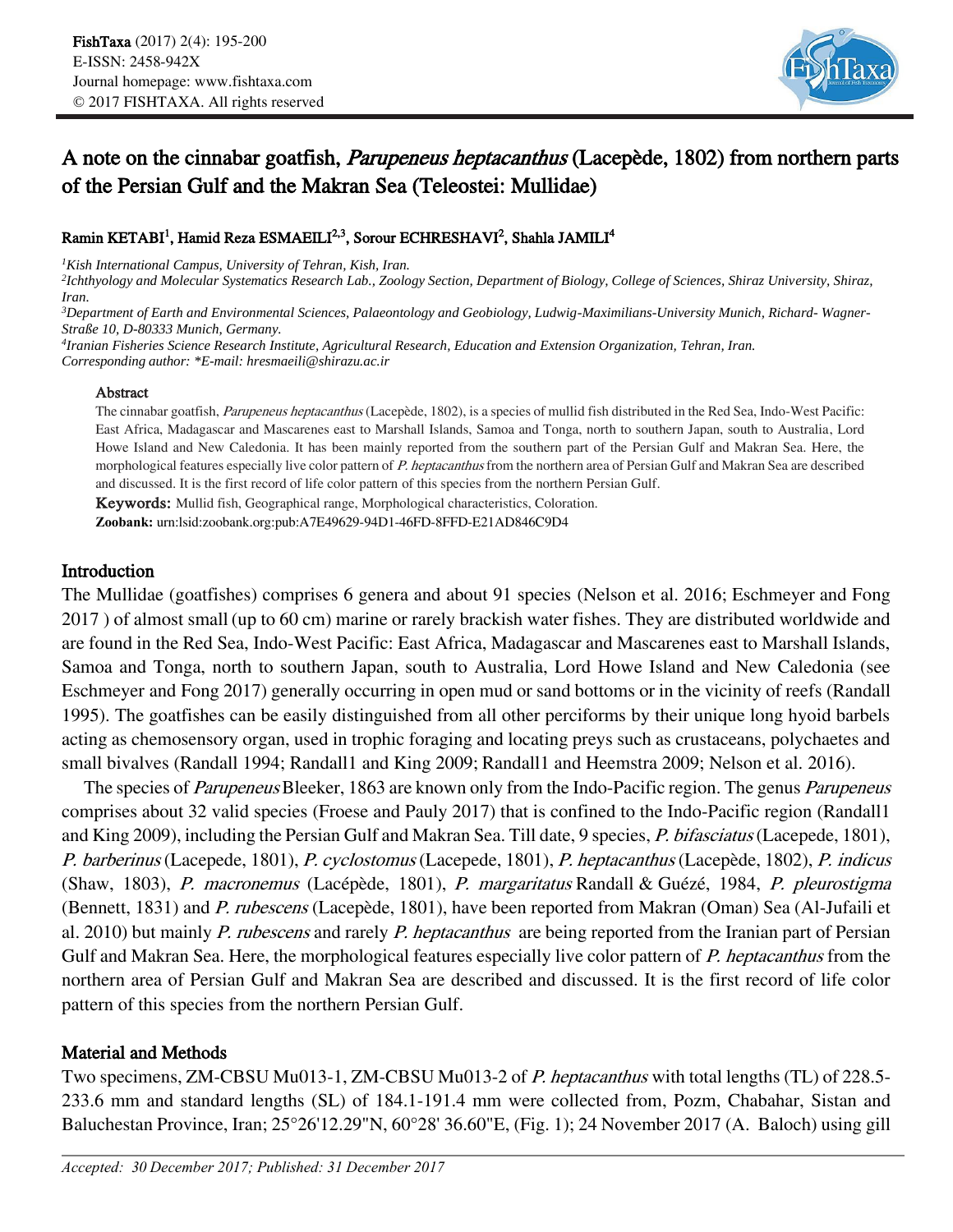

Figure 1. Sampling sites of *Parupeneus heptacanthus* from the Persian Gulf and Makran Sea.

net. One more individual, was photographed (Fig. 2) from Kish Island, Hormozgan Province, Iran; 26˚30′30.98″N, 54˚02′53.43″E, Summer 2010 (R.K) (Fig. 1). After anesthesia, the collected specimens were fixed in 10% formaldehyde and later stored in 70% ethanol. The specimens are deposited in the Zoological Museum of Shiraz University, Collection of Biology Department, Shiraz (ZM-CBSU). Morphometric measurements (Table 1) were taken to the nearest 0.1 mm using digital calipers. A stereomicroscope was used for the meristic characters. Morphometric methods followed Uiblein & Heemstra (2010, 2011).

### Results

### Parupeneus Bleeker, 1863

Identification: The genus Parupeneus Bleeker, 1863 is diagnosed primarily by dentition. The teeth in the jaws are bluntly conical, moderately large and well-spaced in a single row, and there are no teeth on the vomer or palatines. Body elongate. Mouth small. Two long barbels on chin. All the species of Parupeneus share the following meristic data: dorsal fins VIII+9; anal-fin rays 7; principal caudal fin rays 15; pelvic-fin rays I,5; 8 to 9 vertical rows of scales along upper side of caudal peduncle, 2 to 3 vertical rows of scales in space between the two dorsal fins, and lateral-line scales 27 or 28 (26-31, Barman and Mishra 2007). The variation in the lateralline scale count is attributed to the decision of the observer where to end the scale count at the base of the caudal fin (two or three pored scales are on the caudal-fin base) (see Barman and Mishra 2007; Randall and King 2009).

### Parupeneus heptacanthus (Lacepède, 1802)

(Figs. 2-4).

English name: Cinnabar Goatfish, Bighead goatfish, Blackspot goatfish, Goatfish, Opalescent goatfish, Redspot goatfish, Small-spot goatfish, Spotted golden goatfish

Synonym. Sciaena heptacantha Lacepède, 1802

Holotype: (unique): MNHN A-5438 (dry) (Eschmeyer et al. 2017)

Type locality: No locality stated (probably Indonesia) (Eschmeyer et al. 2017)

IUCN status: Least Concern ver 3.1 (Smith-Vaniz and Williams 2017)

Diagnosis: Parupeneus heptacanthus is distinguished from other species of goatfishes by the presence of a single row of well-spaced stout conical teeth in jaws, no teeth on the roof of the mouth, 3 vertical rows of scales in the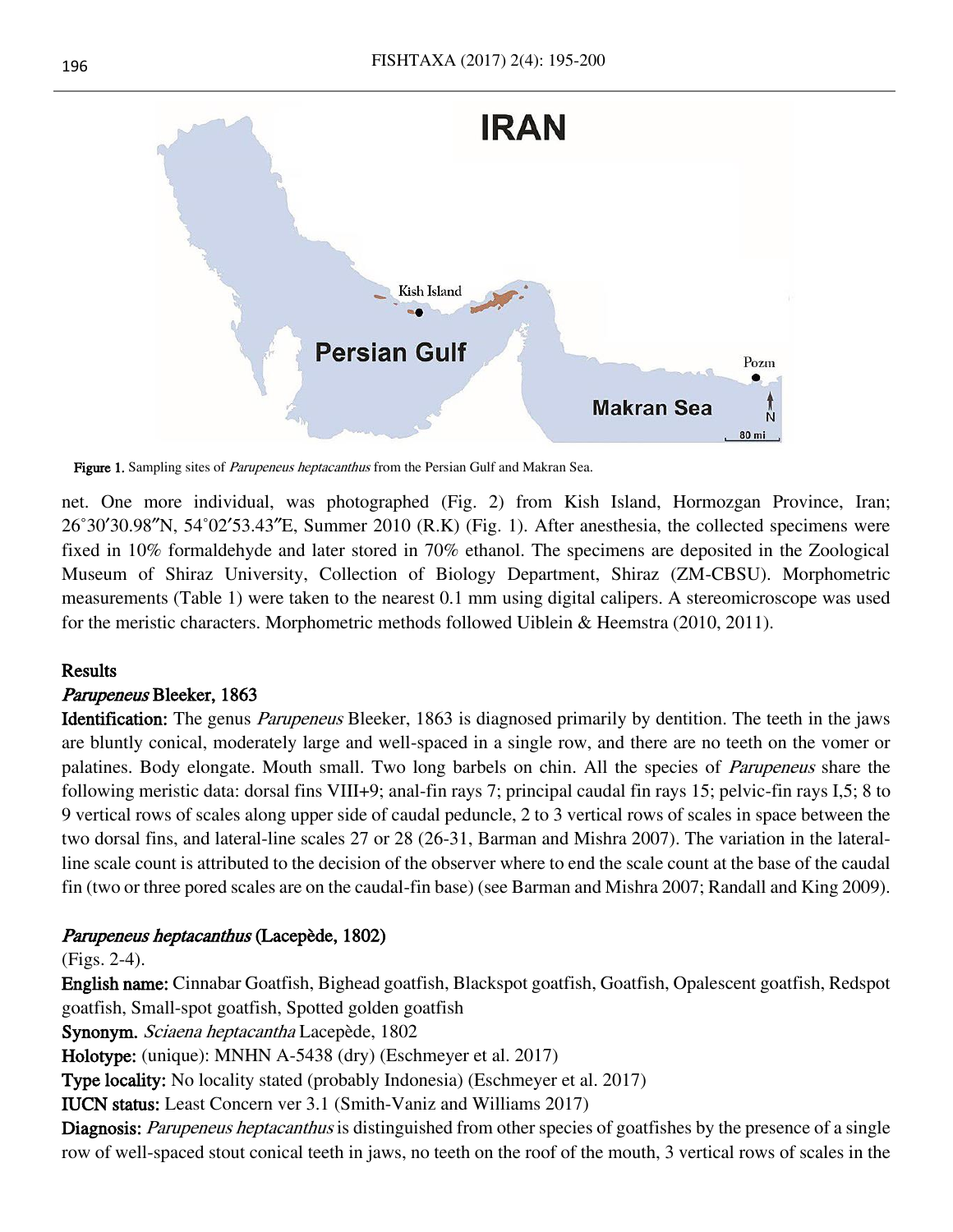

Figure 2. Live specimen of *Parupeneus heptacanthus* from Kish Island, Hormozgan Province, Iran (photographed by R. Ketabi).



Figure 3. Live specimen of *Parupeneus heptacanthus* from Red Sea (photographed by R. Randall).

space between the dorsal fins, 9 vertical rows of scales along the upper part of caudal peduncle and usually a pale reddish spot just below seventh and eighth lateral line scales (Figs. 2, 3).

Description: Dorsal fins VIII+9; anal-fin rays 7; pelvic-fin rays I, 5; pectoral-fin ray 16; principal caudal fin rays 15; lateral-line scales 27-28, 3 vertical rows of scales in the space between dorsal fins; 9 vertical rows of scales along the upper part of caudal peduncle; scales above lateral line to dorsal-fin origin 2; scales below lateral line to anal-fin origin 5; lower-limb gill rakers 21-23 in general (gill rakers 6-7 + 22 in specimens from northern Persian Gulf and Makran Sea; 6-7 + 20-23 from Oman, see Randall 1995).

Body rather deep, upper profile forming a characteristic regular arch; interorbital space convex. Mouth ventral and small, maxilla extending almost 2/3 distance to front margin of eye, snout short and steep. Chin with 2 moderately long barbels, extending to rear border of preopercle. A small spine on upper third of opercular margin. Teeth in both jaws in a single row, none on vomer and palatines (roof of mouth). Three vertical rows of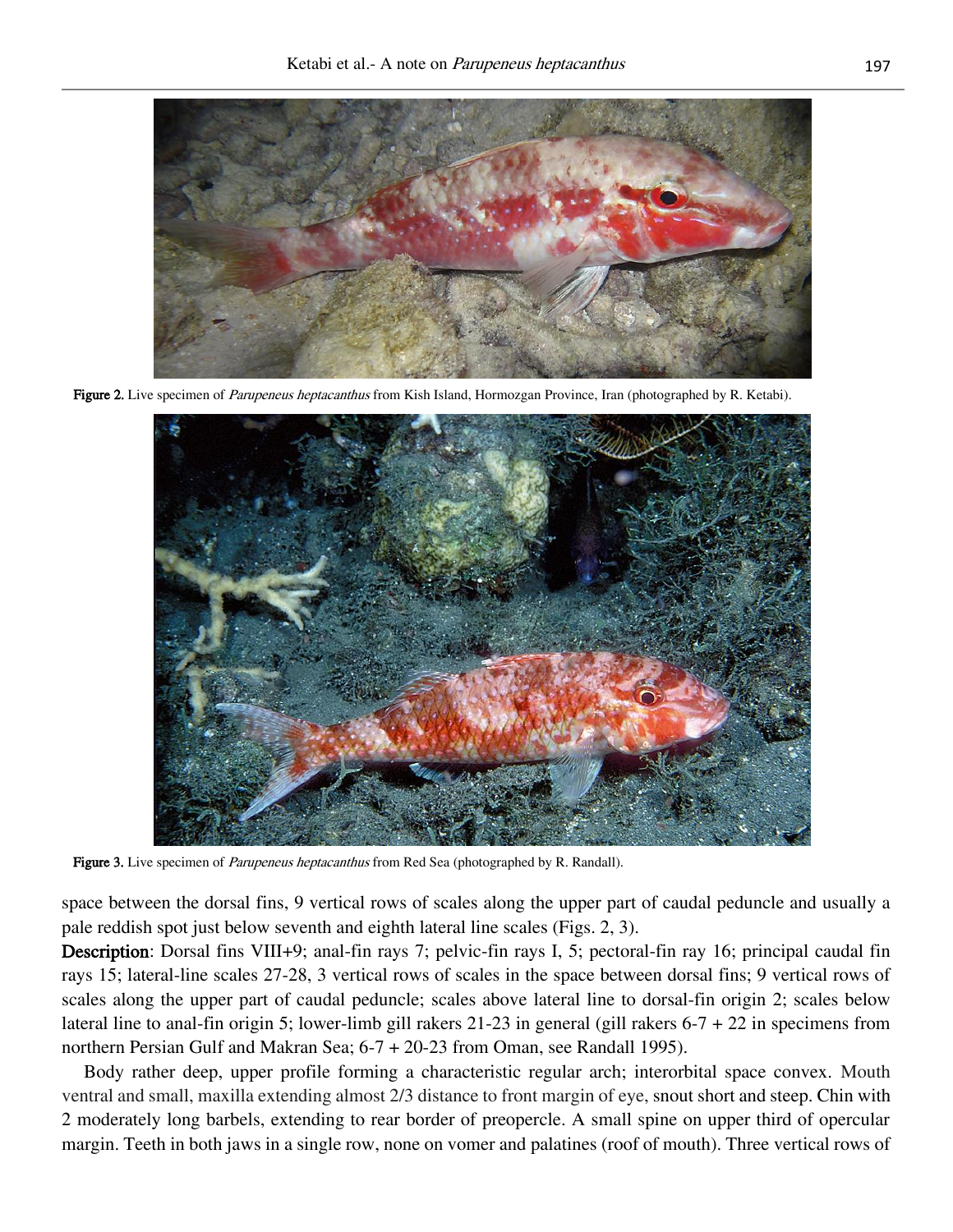| <b>Character</b>                                                                                                | <b>MU013-1</b> | <b>MU013-2</b> |
|-----------------------------------------------------------------------------------------------------------------|----------------|----------------|
| TL: total length distance between snout tip and most upper caudal fin end                                       | 233.6          | 228.5          |
| SL: standard length, distance between snout tip and caudal fin base at mid-body                                 | 191.4          | 184.1          |
| BODYDD: body depth at first dorsal-fin origin                                                                   | 55.4           | 55.2           |
| BODYDA: body depth at anal-fin origin                                                                           | 50.8           | 51.2           |
| HALFDA: half body depth (from lateral line downwards) at anal-fin origin                                        | 17.8           | 18.0           |
| CPDD: caudal-peduncle depth, minimum depth anterior to caudal dorsal origin                                     | 27.3           | 23.1           |
| CPDW: caudal-peduncle width at position of CPD measurement                                                      | 43.3           | 42.3           |
| HEAD1: maximum head depth, vertical distance at ventral edge of operculum                                       | 46.8           | 48.3           |
| HEAD2: head depth across a vertical midline through eye                                                         | 38.1           | 37.6           |
| SUBORB: suborbital depth-distance between lower edge of orbit to ventral midline of head                        | 24.7           | 25.3           |
| INTORB: interorbital length-least distance between upper bony edges of orbits                                   | 17,3           | 16.9           |
| HEADL: head length - distance between snout tip to posteriormost margin of operculum                            | 64.7           | 63.6           |
| SNOUTL: snout length -distance between snout tip to anterior margin of orbit                                    | 35.1           | 35.3           |
| PORBL: postorbital length, distance between posterior edge of orbit and posterior margin of operculum           | 20.5           | 22.9           |
| ORBITL: orbit length, horizontal fleshy orbit diameter                                                          | 12.5           | 10.9           |
| ORBITD: orbit depth, vertical fleshy orbit diameter                                                             | 10.5           | 10.9           |
| UJAWL: upper-jaw length-distance between symphysis and posterior end of upper jaw                               | 20.6           | 21.6           |
| LJAWL: lower-jaw length-distance between symphysis of lower jaw and posterior end of upper jaw                  | 14.8           | 13.2           |
| SNOUTW: snout width-least distance between hinder margins of upper jaw, with closed mouth                       | 18.9           | 19.2           |
| <b>BARBL:</b> barbel length                                                                                     | 44.4           | 41.6           |
| BARBW: maximum barbel width, horizontal width measured at base of soft part of barbel                           | 4.9            | 5.0            |
| SD1: first pre-dorsal length-distance between snout tip to origin of first dorsal fin                           | 79.9           | 74.0           |
| SD2: second pre-dorsal length-distance between snout tip to origin of second dorsal fin                         | 123.1          | 123.9          |
| D1D2: interdorsal distance - distance between last spine of first dorsal and first ray of second dorsal fin     | 21.9           | 15.6           |
| CPD: L caudal-peduncle length-distance between last anal ray and ventral origin of caudal fin                   | 39.5           | 42.0           |
| SANL: pre-anal length-distance between snout tip to origin of anal fin                                          | 120.7          | 117.3          |
| SPEL: pre-pelvic length-distance between snout tip to origin of pelvic fin                                      | 68.6           | 66.4           |
| SPEC: pre-pectoral length-distance between snout tip to dorsal origin of pectoral fin                           | 64.6           | 64.6           |
| D2ANL: second dorsal-fin depth-distance between origin of second dorsal fin to origin of anal fin               | 50.5           | 51.3           |
| D1PELVC: pelvic-fin depth-distance between origin of first dorsal fin to origin of pelvic fin                   | 53.1           | 55.6           |
| D1PEC: pectoral-fin depth-distance between origin of first dorsal fin to dorsal origin of pectoral fin          | 34.9           | 36.0           |
| D1B: length of first dorsal-fin base                                                                            | 35.7           | 36.8           |
| D2B: length of second dorsal-fin base                                                                           | 29.6           | 33.7           |
| CAUH: caudal-fin length-distance between dorsal caudal-fin origin and upper caudal-lobe tip                     | 22.9           | 48.0           |
| ANALB: length of anal-fin base                                                                                  | 12.5           | 221.6          |
| ANALH: anal-fin height-distance between anal-fin origin and anal-fin anterior tip (to tip of first long anal    |                |                |
| ray)                                                                                                            | 27.0           | 29.4           |
| PELVL: pelvic-fin length-distance between pelvic-fin origin and pelvic-fin tip                                  | 42.2           | 40.3           |
| PECTL: distance between pectoral-fin dorsal origin and pectoral-fin tip                                         | 41.6           | 39.3           |
| PECTW: Width of pectoral-fin base                                                                               | 12.5           | 12.0           |
| D1H, first dorsal-fin height - distance between first dorsal-fin origin and first dorsal-fin anterior tip (= to |                |                |
| tip of first long dorsal-fin spine)                                                                             | 44.7           | 48.9           |
| D2H: Second dorsal-fin height - distance between second dorsal-fin origin and second dorsal-fin anterior        |                |                |
| $tip (= to tip of second dorsal-fin ray)$                                                                       | 28.2           | 29.1           |
| P: pectoral-fin rays                                                                                            | 15             | 13             |
| GrUud: rudimentary (= width larger than its depth) gill rakers on upper limb                                    | 6              | 3              |
| GrUd: developed gill rakers on upper limb                                                                       | $\overline{5}$ | 6              |
| GrLd: developed gill rakers on lower limb (including gill raker in corner)                                      | 15             | 16             |
| GrLud: rudimentary gill rakers on lower limb                                                                    | 6              | 5              |
| GrU: total gill rakers on upper limb                                                                            | 11             | 9              |
| GrL: total gill rakers on lower limb                                                                            | 21             | 21             |
| Gr: total gill rakers                                                                                           | 32             | 30             |
| Llscal: scales along lateral line to caudal-fin base (excluding scales on caudal fin)                           | 27             | 26             |

Table 1. Morphometric characters of two specimens of Parupeneus heptacanthus (ZM-CBSU MU013-1, ZM-CBSU MU013-2) collected from Makran Sea.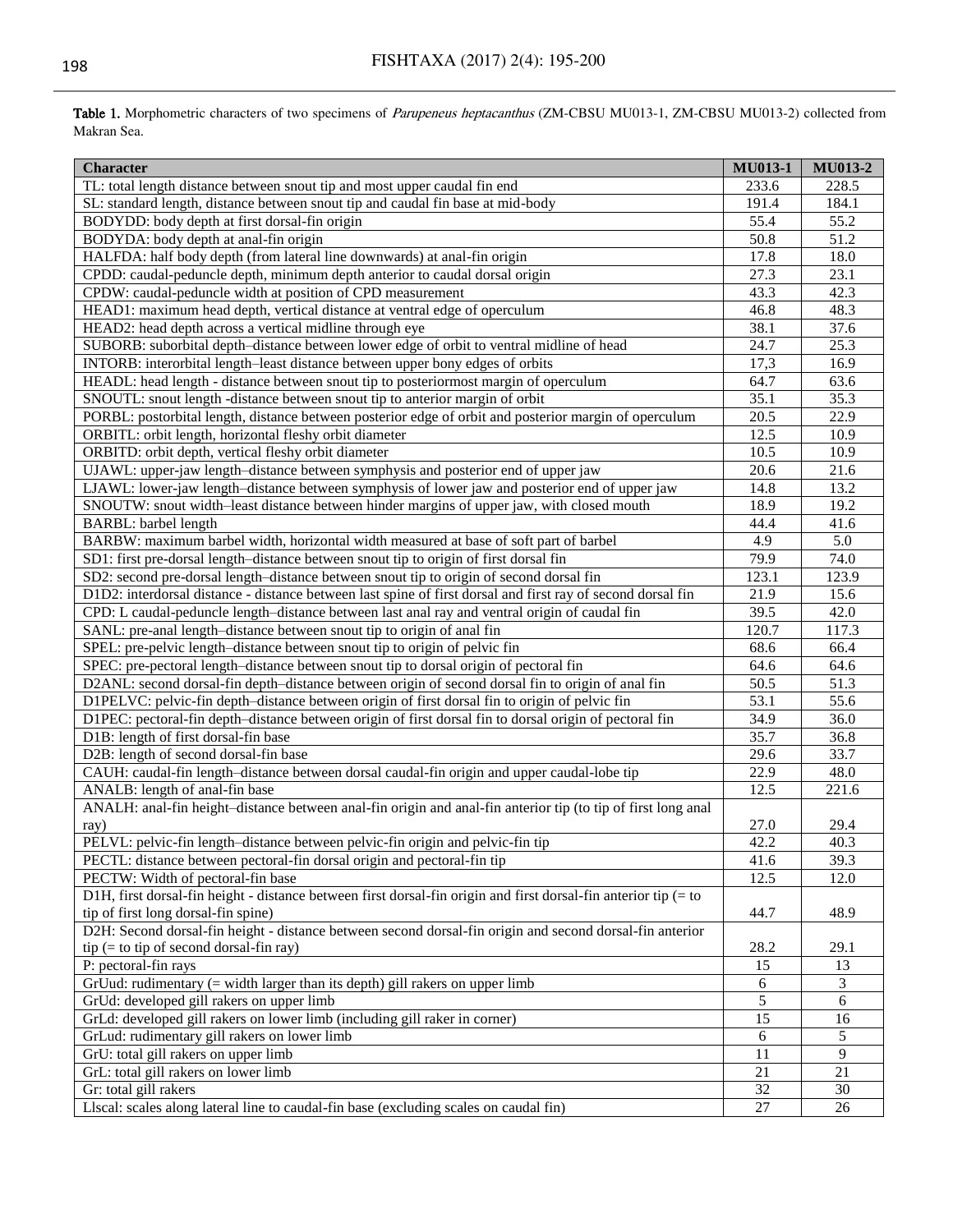scales along the space between dorsal fins; 9 vertical rows of scales along upper part of caudal peduncle. Two widely separated dorsal fins, first with 8 spines, first spine very short; third spine longest, 1<sup>st</sup> dorsal fin higher than 2nd, origin of dorsal fin over third lateral-line scale, pectoral fins longer than pelvic fins, extending to distance between two dorsal fins, pelvic fin short not reaching to anal fin, anal-fin origin at about one eye diameter behind a vertical of second dorsal-fin origin, caudal fin forked.

Colour: Live fish very colourful (Figs. 2, 3), with blue reflections on back. Body brownish yellow to red shading to silvery white ventrally. Scale margins darker with a blue to pearly spot centrally on the back. Scales on back and sides with light circular central spots, forming about 5 horizontal lines to caudal peduncle, more clear in the mid body specially bellow dorsal fins. 2nd dorsal fin with horizontal pink or violet stripes, but no stripes on 1st dorsal; anal fin with yellow stripes. Caudal fin with vertical pink or violet stripes. A small reddish spot on the 7th and 8th lateral line scales in adults. This spot is often faded on old museum specimens of *P. heptacanthus*. Cheek, snout and interorbital space with a few inconspicuous iridescent blue lines-diagonally placed. Faint narrow pale blue bands on second dorsal and anal fins.

Range distribution: *Parupeneus heptacanthus* occurs throughout the Indo-West Pacific from the eastern coast of Africa at 34°S to the Red Sea, the Persian Gulf, Makran Sea and Andaman Sea, east to Samoa and the Marshall Islands, Caroline Islands and Fiji (Randall 1995; Randall and Heemstra 2009), north to southern Japan and south to Australia, from the Northern Territory to Queensland, and Lord Howe Island (Randall 2001; Smith-Vaniz and Williams 2017). It is reportedly found at depths ranging from 12 to 350 m (Myers 1999); however, it is more common to find individuals at 60 m (Myers 1991; Smith-Vaniz and Williams 2017).

## **Discussion**

The cinnabar goatfish, *P. heptacanthus* is widely distributed in the Indo-West Pacific region. Recent fish examinations and expeditions in this region have revealed that, some of the *P. heptacanthus* populations have been misidentified and represent distinct species (see Randall and King 2009; Randall and Heemstra 2009). It seems that all of the species of *Parupeneus* have the same number of rays of the median and the same number of lateral-line scales (Randall and Heemstra 2009) and these characters could not be used in correct fish distinction. The counts of pectoral-fin rays are modally 15 or 16, except one species with 17. The gill-raker counts proved to be helpful to differentiate the species, but these counts are broadly overlapping for all species (Randall and Heemstra 2009). According to Randall and Heemstra (2009), the most useful proportional measurements are body depth, head length, snout length, cheek depth, barbel length and the length of the paired fins. Life colour pattern seems to be another useful character to distinguish closely related species. *Parupeneus* heptacanthus remains a common species throughout the Indian Ocean, including the Red Sea, Persian Gulf, and Andaman Sea, east in the Pacific to the Caroline Islands and Fiji (Randall and Heemstra 2009). However, using molecular markers (both nuclear and mitochondrial) are highly recommended.

## Acknowledgments

We thank Dr. J.E. Randall for providing live photo of *Parupeneus heptacanthus* from the Red Sea, R. Sadeghi and H. Hashemi (Environment Department of Hormozgan Province) for their helps and supports in the fieldwork. The research work was funded by Shiraz University and was approved by the Ethics Committee of Biology Department (SU-9531462).

## Literature cited

Barman R.P., Mishra S.S. 2007. A review on the Goat fish family Mullidae in the Indian waters. Records of the Zoological Survey of India, Occ. Paper No. 258 : 1-44. (Published by the Director, Zool. Surv. India, Kolkata).